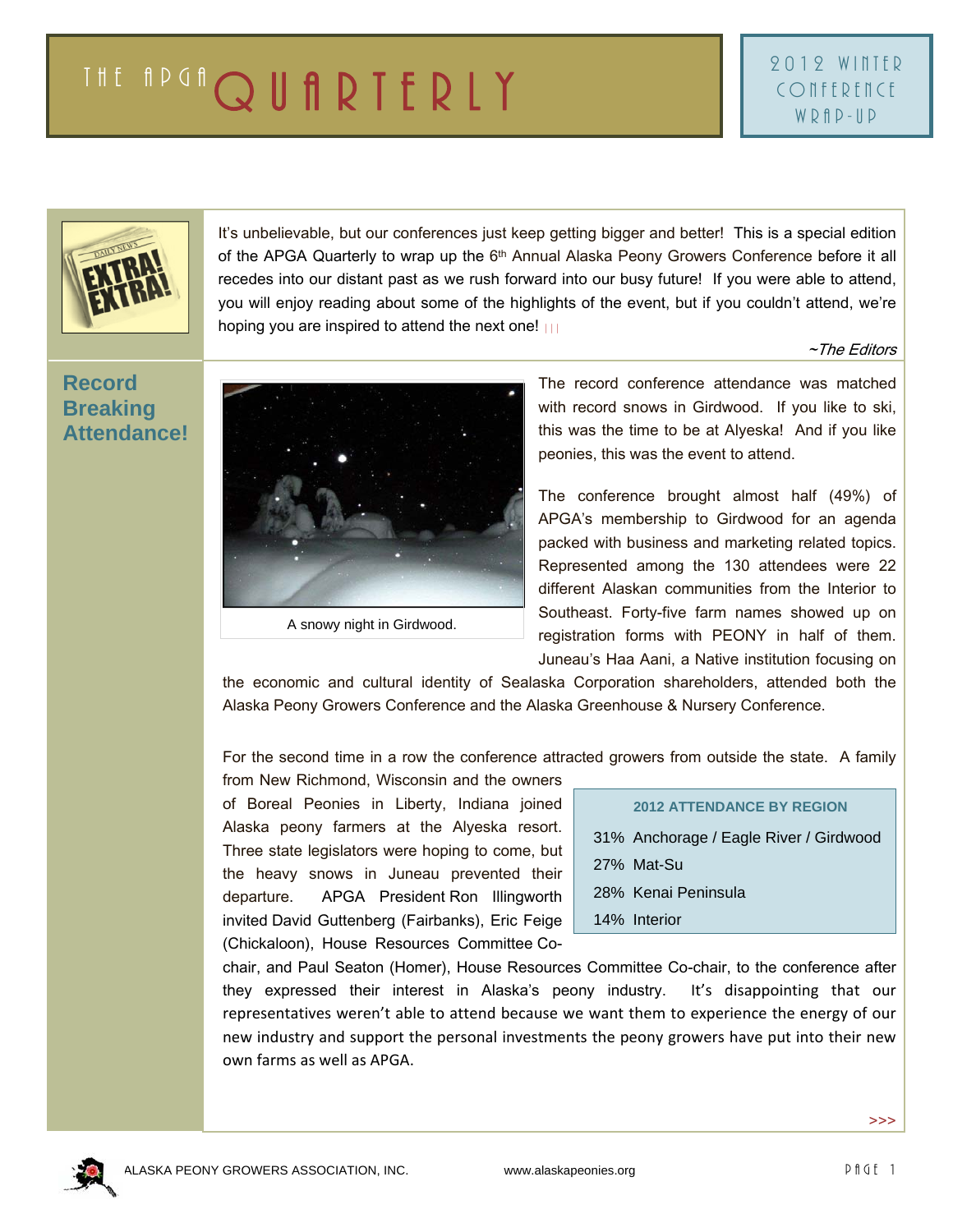### **THE TANNER CIRCLE RECEPTION**

APGA hosted a reception on Thursday night that far exceeded anyone's expectation for attendance. At one point someone counted 63 people at the Tanner Circle House. "Pigs" of beer from the Soldotna River City Brewery and wine from Homer's Bear Creek Winery were a hit as were all the other munchies APGA served up. Socializing was interrupted for a short time as APGA held their annual general membership meeting, but President Ron kept the meeting on point and festivities were resumed with gusto. All in all, it was a good opportunity to mingle and meet other members.







The "pigs" got a lot of attention!

The Tanner Circle reception was a lot of fun.



APGA's general membership meeting. President Ron sums up

the year

be having a good time.



Irene cleans, Beth & Kurt chat!

#### **CONFERENCE OUTCOMES**

Hopefully, everyone who attended the conference came away with something useful, whether it was a price list for peony roots, a new marketing or production idea, dreams of a Kobota tractor, or a new friend. 'Having an opportunity to network' usually gets high marks when conference goers are asked 'What did you like best?'. It's hard to put a finger on the conference's most >>>

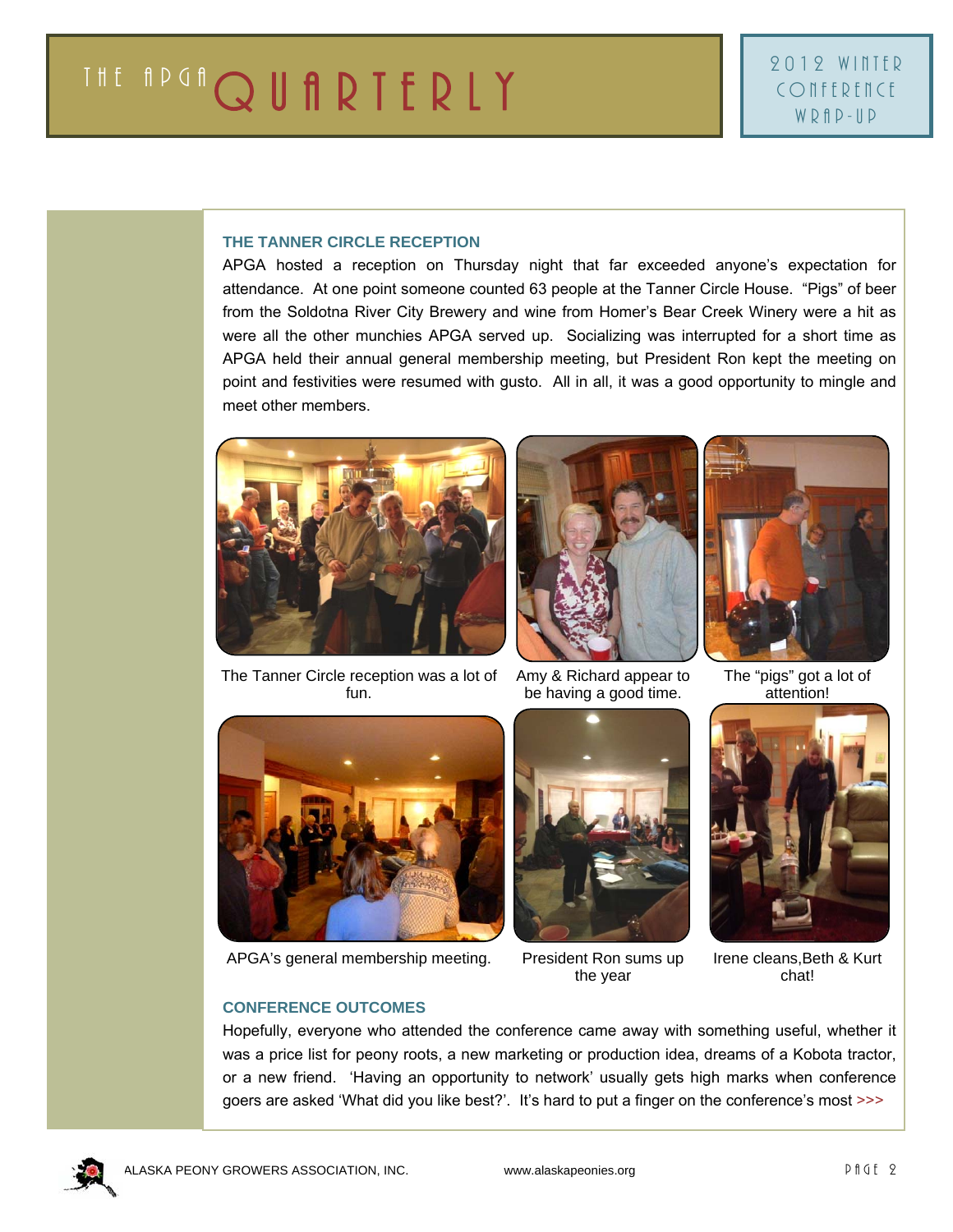significant outcome, but Sue Kent, Midnight Sun Peonies, and I both decided independently that one of the important things that happened was people started thinking and talking about cooperatives again. The last time that the cooperative business model made the agenda was in 2008. Sue sent an email saying, "One of the greatest outcomes of the conference is the recognition that we need to at least look seriously at selling cooperatively. We may or may not

go that way, but until we know what it would take to make that happen, it's hard to decide one way or the other. Both Ko and Diane reiterated the advantages of selling cooperatively, and I think a lot of the attendees started to consider the advantages. But the concept has raised a lot of questions that many of us are now resolved to find the answers to."



At previous conferences, there has been discussion of the small operator who would grow and sell to a

packhouse. I was flabbergasted when 3/4 of the hands in the room went up after someone asked, "How many of you plan to have your own packhouse?" I wondered if people were equating packhouse to cooler/chiller. But maybe not, and a very high percentage of growers are, at this point, planning to sell, pack, and ship the flowers they grow. One member reported losing her investor's backing as a result of the conference. We'd love to know why the investor backed out.

#### **MAT-SU SHOWS UP!**

One of the most surprising findings from the conference was how many people are growing peonies in the Mat-Su area. Denise Bowlan gave an a update on the Mat-Su growers and we're sure everyone was surprised not only at the number of Mat-Su growers but how far along they are in developing as their own region. Denise had statistics that she gathered over about a threeweek time period, but she felt that it was all obsolete the minute she got there. It's exciting!

# **SURVEYS**

Thanks to Amy Pettit, Division of Agriculture, and Jeff Smeenk, UAF Cooperative Extension Service, for conducting an impromptu survey of conference participants. The results of the survey offered a lot of excellent suggestions for upcoming conferences. The list of topics for future presentations includes everything -- production techniques, business, marketing, harvesting, packing, and shipping. Eight people voted for marketing strategies, 5 said they wanted to hear more talks from existing farmers, and 4 included field preparation and maintenance for beginning growers. Four people said they missed Pat Holloway's presence and data. The roundtable sessions were well received. Five people asked for more or longer roundtables and it was suggested that future conferences include breakout time for regions. >>>

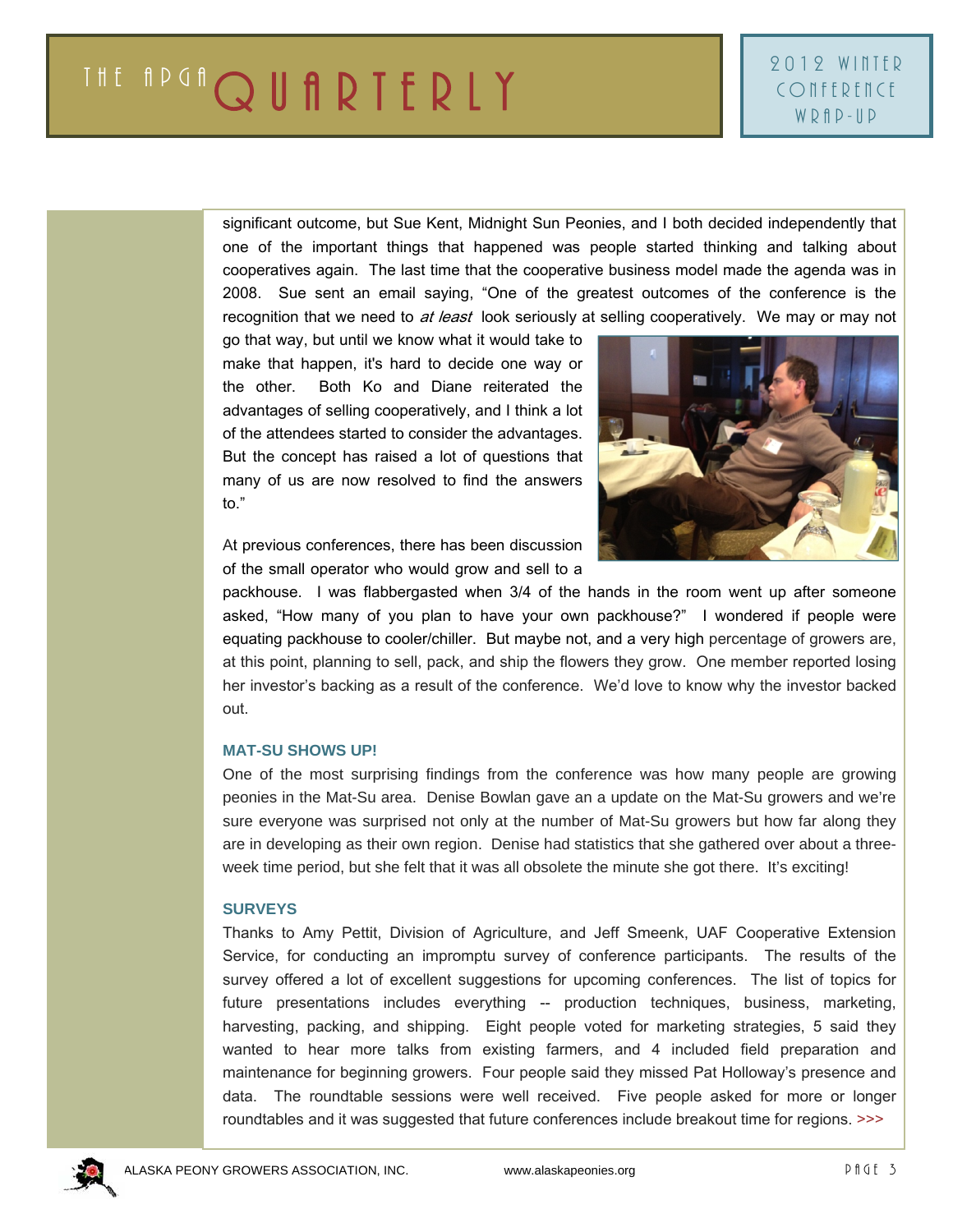#### **NEW GROWERS**

An amazing number of new growers surfaced at the 2012 winter conference. Although the question was not asked, "Are you a new peony grower", 46% of the 130 conference attendees said this conference was their first.



The New Grower's School had a small room but big attendance.

The interest in the pre-conference New Grower School was phenomenal. Registration filled to capacity at 40 just a few weeks after registration opened. By the time the conference started, Jan Hanscom, Polar Peonies, and Marji Illingworth, North Pole Peonies, already had an additional 30 people signed up for a repeat class in Fairbanks. By the time the conference ended, the repeat class was full. This is impressive given that only 16 people from the Interior were present in Girdwood. Afterwards an additional two classes were added to meet demand, and new grower workshops in other parts of the state are being scheduled (see another

article below for dates of additional planned classes and meetings).

# **FUTURE PEONY CONFERENCE DATES AND LOCATIONS**

Four of the last six winter Alaska Peony Growers Conferences have been scheduled back to back with the Alaska Greenhouse & Nursery Conference in an effort to make it easy for growers to

attend both conferences. This year 32 people attended both events, 46% of Greenhouse & Nursery Conference attendees and 25% of Peony Conference participants. Of those responding to the Alaska Peony Growers Conference evaluation question, 'Should the peony conference follow greenhouse & nursery?', 55% said yes and 23% said they didn't care. This is a pretty strong indication that back-to-back conferences are useful.



Record attendance at the 2012 winter conference.

The Alaska Greenhouse & Nursery

Conference has been rotating between Fairbanks, Anchorage, Mat-Su, and Girdwood. Girdwood was thought to be the most convenient conference location for growers on the Kenai Peninsula, but it appears this isn't true during the winter. A number of people from Homer and Soldotna flew

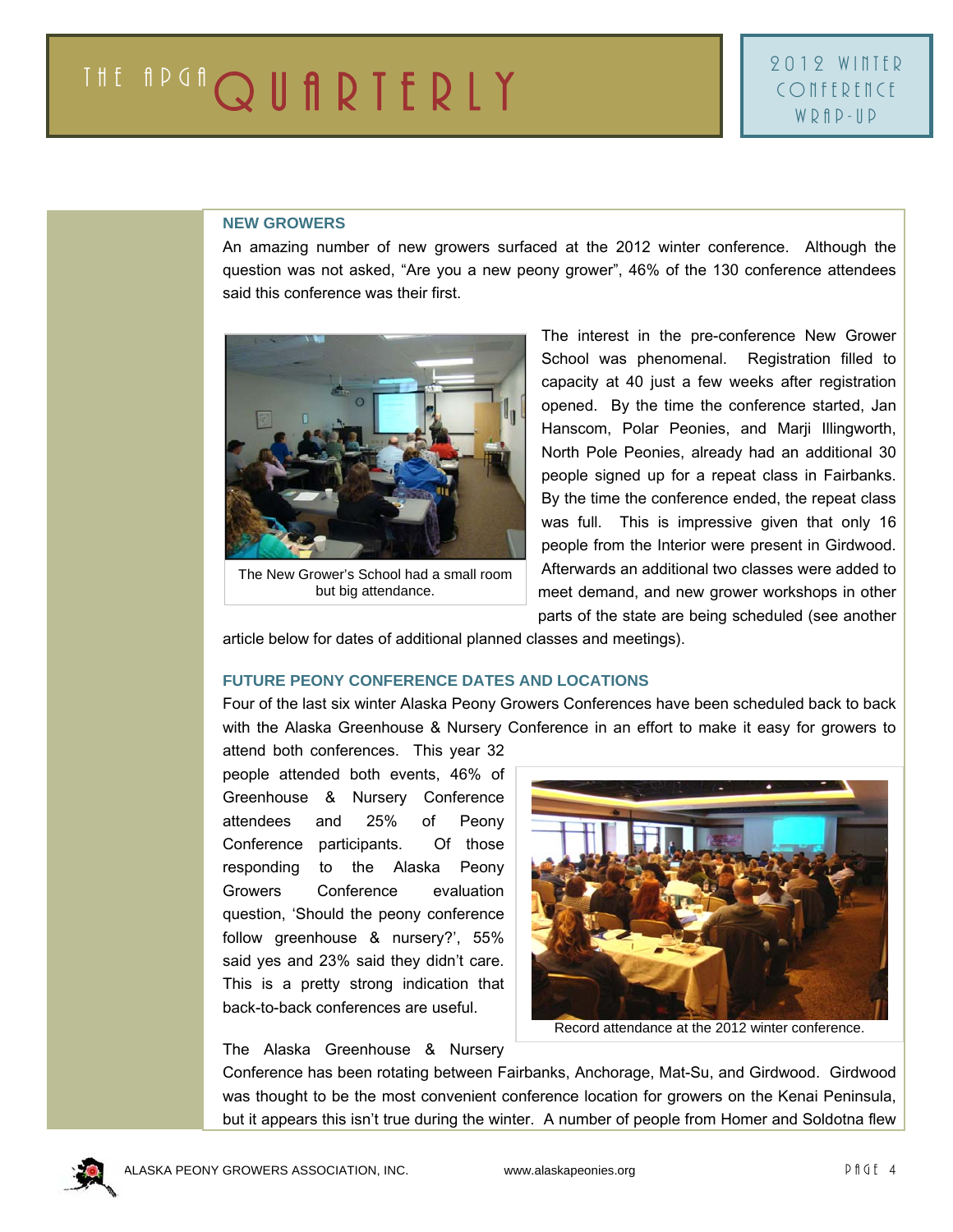| to Anchorage and then made the drive south. One person suggested that the statewide rotation<br>for the Alaska                                                                                                                                                                                                                                                                                          |                                                                                                                     |
|---------------------------------------------------------------------------------------------------------------------------------------------------------------------------------------------------------------------------------------------------------------------------------------------------------------------------------------------------------------------------------------------------------|---------------------------------------------------------------------------------------------------------------------|
| Greenhouse & Nursery Conference include only Fairbanks<br>and Anchorage. Would APGA members support this<br>change?                                                                                                                                                                                                                                                                                     | <b>RESPONSES TO</b><br>"Where should the 2013 Winter<br>Conference be held?"<br>47%<br>Anchorage<br>Girdwood<br>17% |
| At this point, the location of the 2013 winter conference is<br>uncertain. It's been a while since the winter conference<br>was in Fairbanks. Three people wrote on their evaluations<br>that they'd like the peony conference to be two days<br>instead of a day and a half. Two people prefer it not be<br>held in January. Given these responses came from an open-ended question, the percentage of | 11%<br>Mat-Su<br>10%<br>Kenai Peninsula<br>10%<br>Fairbanks<br>Hawaii<br>$1\%$<br>3%<br>Don't care                  |
| people writing down the same thoughts is small.                                                                                                                                                                                                                                                                                                                                                         | ~Julie Riley, CES February 26, 2012                                                                                 |

**Ko Writes. . .** Thank you for inviting me to the APGA Winter Conference in Girdwood this last January. What a dynamic team of current & future Alaska peony growers were gathered in this Assembly. I hope

> the information shared and educational tracks exceeded your expectations and were worth every penny invested to your attendance.

> Oregon Perennial Company is much appreciative of the peony business received from the APGA members. We are looking forward to a great plant growing season and a prosperous harvest this fall 2012. It is our pleasure to provide you with the best peony roots available 'From the Grower to the Grower'™.



Warm Regards, Team OPC, Andre, Piet, & Ko >>>